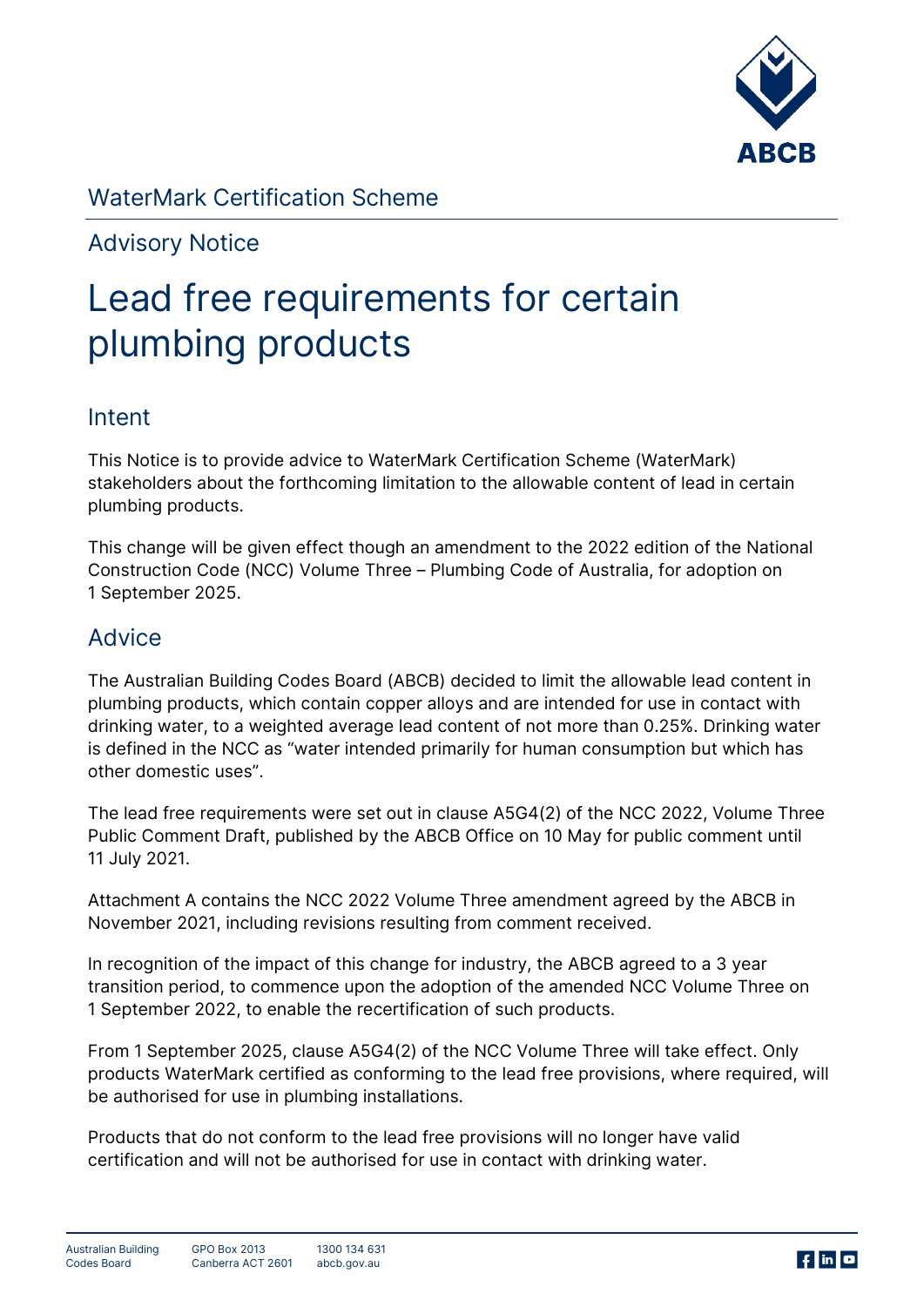In preparation for this change, the WaterMark Administration will issue Notices of Direction to WaterMark stakeholders which will set out the certification transition arrangements including terminology, documentation, product evaluation, testing and marking requirements. A revised WaterMark Schedule of Products, indicating the products included in the scope of the lead free provisions, will be issued with the initial notice. A certification transition timeline will also be provided.

The ABCB Office will publish a detailed implementation plan to provide industry with as much notice as possible and to assist manufacturers, suppliers, certifiers and accredited testing laboratories with the transition.

The WaterMark Administration looks forward to working with stakeholders to implement this initiative developed to improve public health and safety in Australia.

# **Further Information**

Should any WaterMark stakeholder require further clarification, they should contact the ABCB Office directly on 1300 134 631 or email [watermark@abcb.gov.au.](mailto:watermark@abcb.gov.au)

Date of publication: 24 November 2021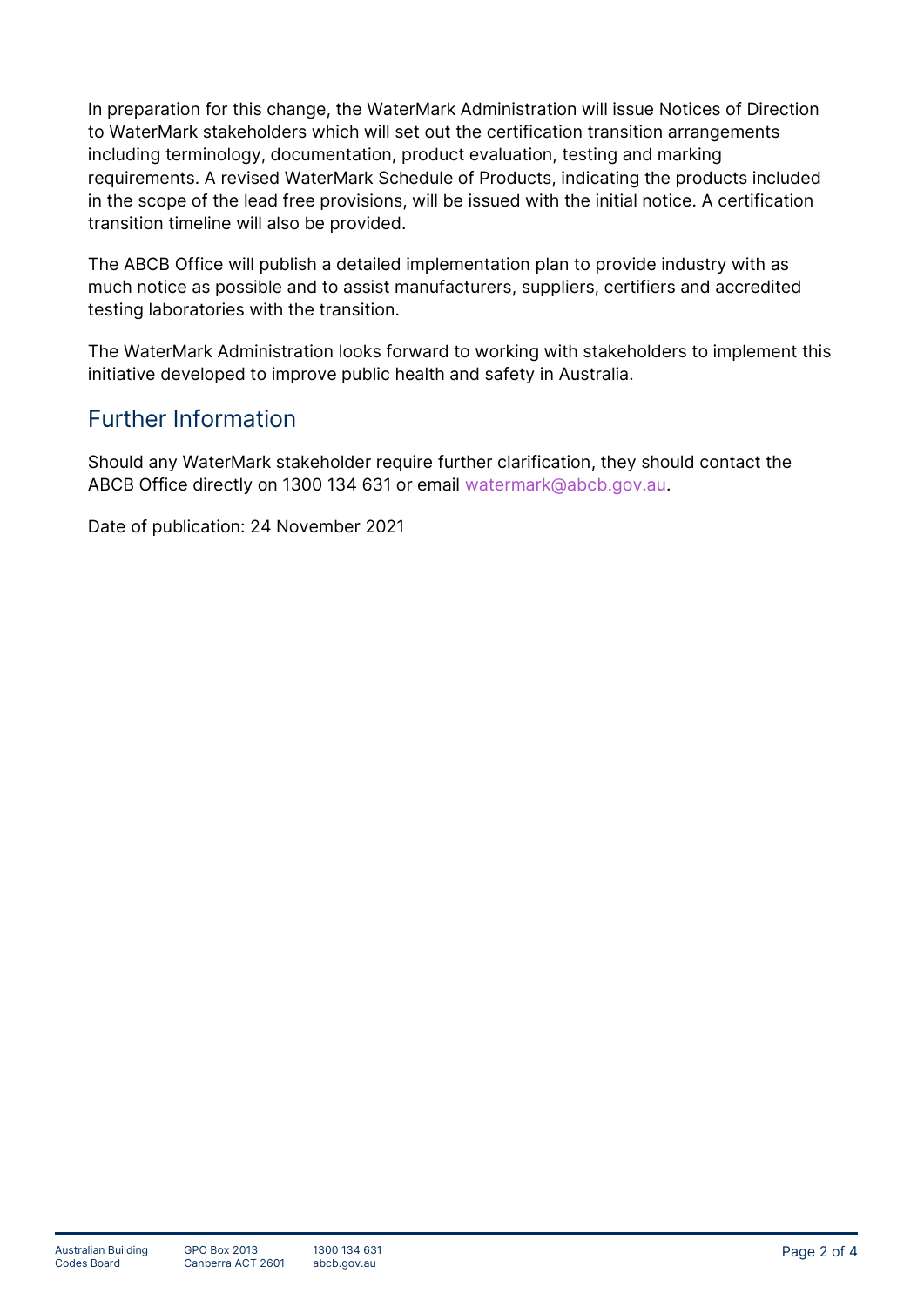# **ATTACHMENT A**

## **A5G4 Evidence of suitability - Volume Three (PCA) 2022**

- (2) Any *product* that contains copper alloy and is intended for use in contact with *drinking water* must have a *weighted average* lead content of not more than 0.25% verified in the form of either—
	- (a) a test report provided by an *Accredited Testing Laboratory*, in accordance with NSF/ANSI 372; or
	- (b) a *WaterMark Licence* issued in accordance with (3), if it includes compliance with NSF/ANSI 372.

## **Notes:**

- 1. A5G4(2) does not take effect until 1 September 2025.
- 2. Note 1 does not prevent use of *products* certified in accordance with A5G4(2) prior to 1 September 2025.

## **Application:**

*Products* subject to the requirements of A5G4(2) are specifically nominated in the *WaterMark Schedule of Products*.

### **Exemption:**

- 1. *Products* that are used exclusively for non-drinking uses such as manufacturing, industrial processing, irrigation, or other uses where water is not anticipated to be used for human consumption are excluded from the requirements of A5G4(2).
- 2. *Products* excluded from the requirements of A5G4(2) are specifically nominated in the *WaterMark Schedule of Products*.

### **Explanatory information:**

- 1. Some examples of *products* subject to A5G4(2) include:
	- (a) Copper alloy fittings.
	- (b) Stainless-steel braided hoses.
	- (c) Valves (such as valves used for isolation, backflow prevention, alteration of pressure and temperature).
	- (d) Taps and mixers.
	- (e) Water meters.
	- (f) Pumps (for use with cold and heated water services).
	- (g) Water heaters.
	- (h) Residential water filtration equipment.
	- (i) Water dispensers (such as boiling and cooling units, drinking fountains and bottle fillers).
	- (j) Fire sprinkler systems connected to the cold water service that are not isolated from fixtures and fittings intended to supply water for human consumption
- 2. Some examples of *products* excluded from the requirements of A5G4(2) include:
	- (a) Shower heads for bathing.
	- (b) Emergency showers, eye wash and/or face wash equipment.
	- (c) Pumps used for irrigation, fire-fighting or other non-drinking purposes.
	- (d) Fire-fighting water services and equipment including residential fire sprinklers.
	- (e) Appliances, including dishwashers and washing machines.
	- (f) Commercial boilers associated with heating, ventilation and air-conditioning systems.
	- (g) Sanitary fixtures (such as toilets, cistern inlet valves, bidets and urinals).
	- (h) *Non-drinking water* services (such as recycled water systems).